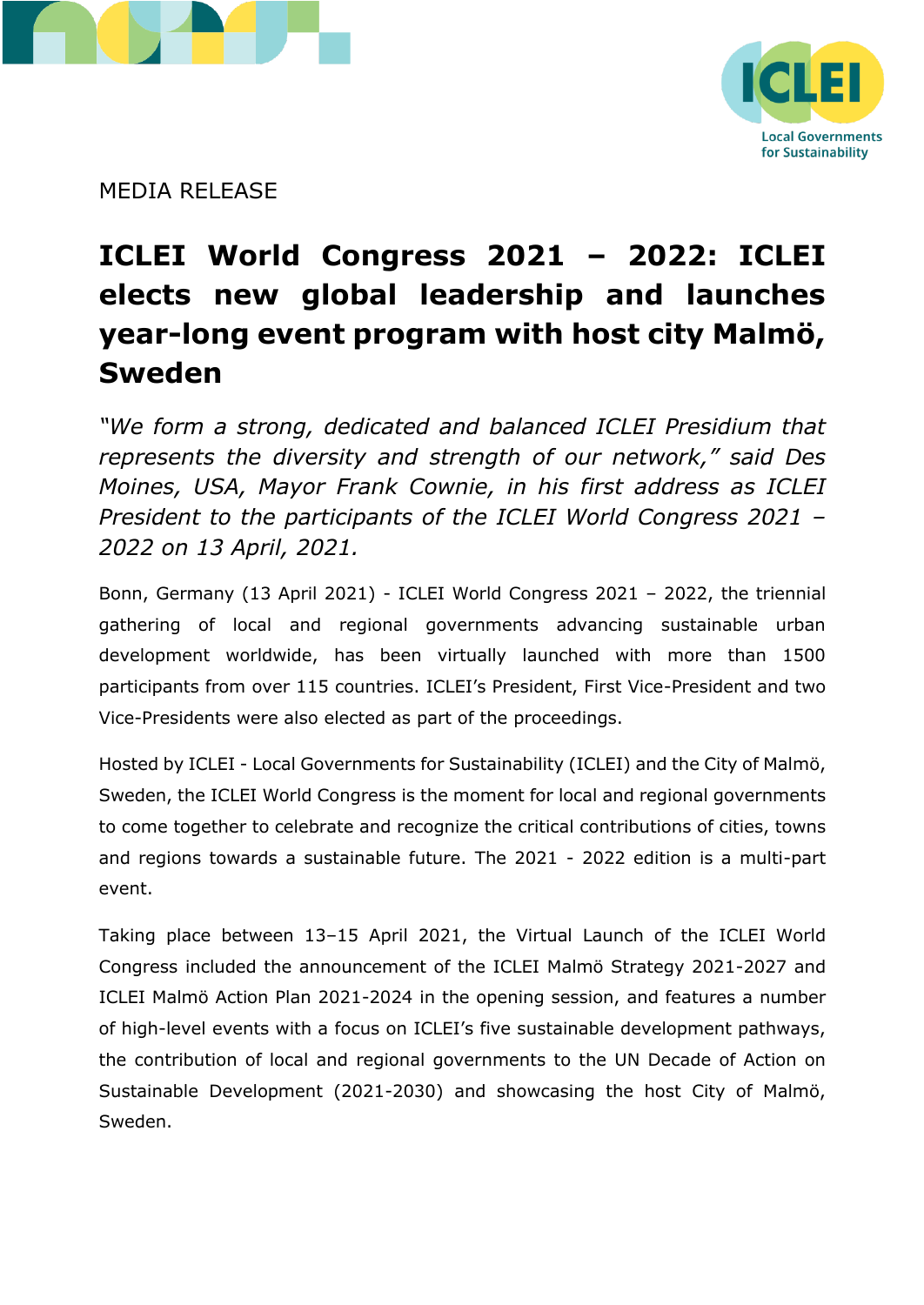



Following the Virtual Launch, the event builds towards The Malmö Summit, on 11-13 May 2022 to exchange in-person - as far as the global health crisis permits – on the best practices in local sustainable development, and learn firsthand from the Malmö's wealth of sustainability initiatives. The Malmö Declaration, which will invite local and regional governments to advance equitable sustainable development, also will be launched. Between the Virtual Launch and The Malmö Summit is The Road to Malmö, a series of high-level virtual events throughout 2021.

In conjunction with the ICLEI World Congress 2021 – 2022, ICLEI's Members elected the organization's new leadership, who were announced during a special pre-event session of the inaugural ICLEI GexCom-Council Meeting on 12 April 2021.

Frank Cownie, Mayor, City of Des Moines, USA was elected as ICLEI President. Katrin Stjernfeldt Jammeh, Mayor City of Malmö, Sweden, was elected ICLEI First Vice-President. The Membership elected two Vice Presidents: Minna Arve, Mayor, City of Turku, Finland, and Atishi Marlena, Member of Legislative Assembly, National Capital Territory of Delhi, India.

"We are so thrilled to welcome our newly elected President and Vice-Presidents to the leadership of ICLEI. This slate of leaders - together with the rest of ICLEI's governance representatives - speak for over 65 million city residents around the world. Our new leaders bring a depth of knowledge and global diversity that will enrich and guide our work to strengthen urban sustainability around the world for their three-year term," said ICLEI Secretary General Gino Van Begin.

**Frank Cownie, Mayor, City of Des Moines, USA** was elected ICLEI President. "With the new administration in the United States' support of the Paris Climate agreement, this is a critical time for ICLEI's work. It is more important now than ever to be pushing our world leaders towards sustainability and giving local governments a platform to contribute to that work. As president of ICLEI, I will continue to use my voice and connections to stress the importance of local government involvement in discovering and implementing solutions to the global climate crisis," said Mayor Cownie. Mayor Cownie also serves in the North American Regional Seat on the ICLEI Global Executive Committee.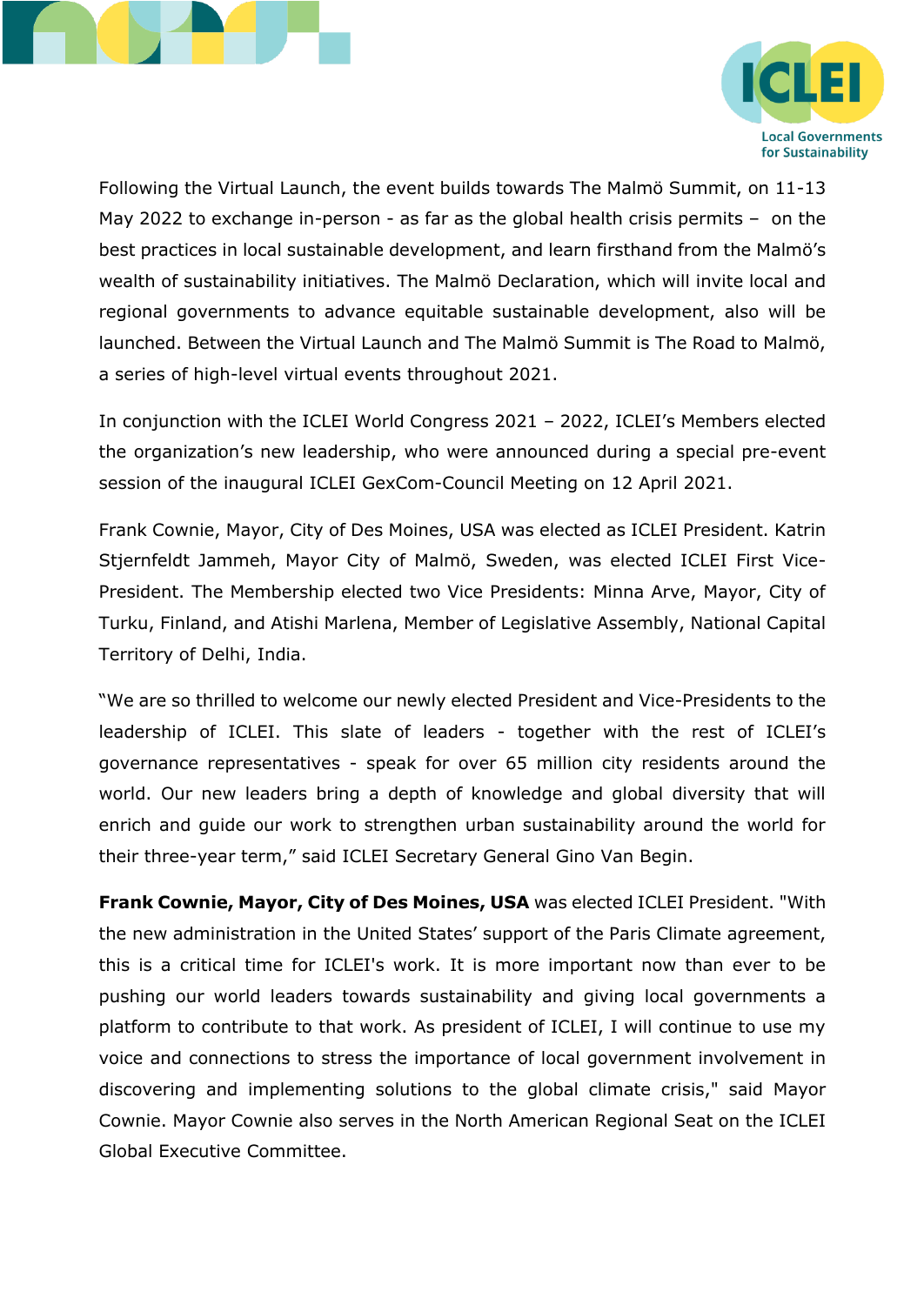



**Katrin Stjernfeldt Jammeh, Mayor, City of Malmö, Sweden**, ICLEI World Congress host, was elected ICLEI First Vice-President. She said, "ICLEI gives cities and regions a strong voice in the global arena. Through my previous engagements in the organization I have seen first-hand the value in exchanging knowledge and best practices. As first vice president I look forward to promoting and working with different aspects of sustainability, locally as well as globally." Mayor Jammeh also serves on the ICLEI Global Executive Committee as the Chair of the Sustainable Local Economy and Procurement Portfolio.

**Minna Arve, Mayor, City of Turku, Finland**, was elected ICLEI Vice-President. "Circular economy is critical in decarbonizing our economy and is important on the pathway to the Paris Agreement and a 1.5 degree life. It calls for new innovations from cities and businesses, and that's what we can do together," said Mayor Arve. "I will put all of my energy and inspiration to work for Turku and all of ICLEI to make the circular economy strong globally." Mayor Arve is also an ICLEI Global Executive Committee Member, serving in the European Regional Seat and as the chair of the Circular Development Portfolio.

**Atishi Marlena, Member of Legislative Assembly, National Capital Territory of Delhi, India** was elected Vice President. She said, ""Sustainable development that can take the environment and people along together is what we need to put our minds together for." MLA Marlena is also serving on the ICLEI Global Executive Committee as the Chair of the Resilient Development and Risk Management Portfolio.

The full ICLEI Global Executive Committee and ICLEI Council can be found here: <https://iclei.org/en/leadership.html>

Additionally, **the ICLEI Malmö Commitment and Strategic Vision 2021-2027 was adopted by ICLEI Membership** at the GexCom-ICLEI Council meeting. The document lays out how the ICLEI network will advance sustainable urban development for the next six years, locally and globally, in an era where the local, regional, and national governments are continuing to respond to and recover from the COVID-19 pandemic, while advancing urgent action on climate, nature, land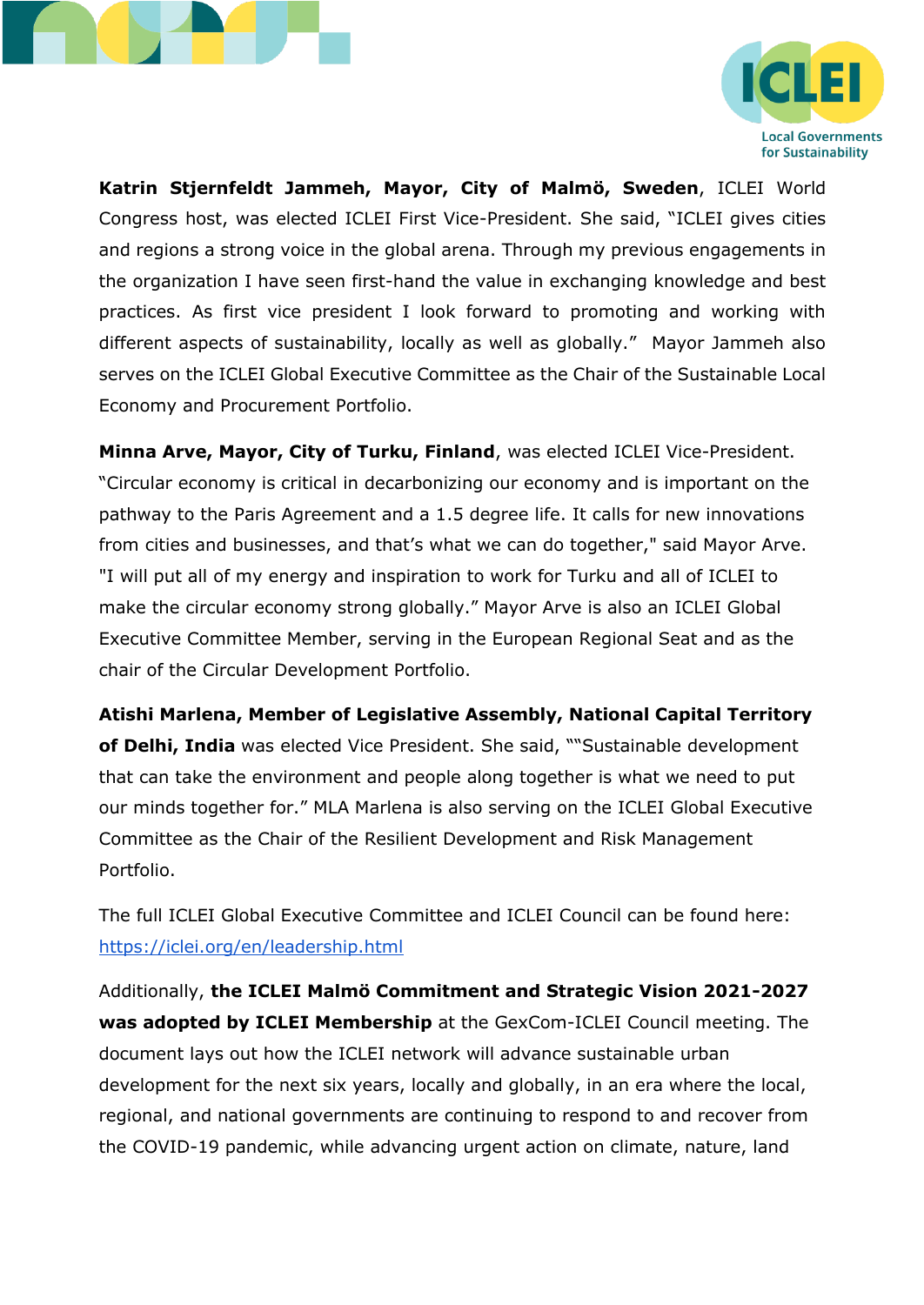



and health. The full document can be found in the newly released *[ICLEI in the](https://e-lib.iclei.org/publications/ICLEI_in_the_Urban_Era_2021.pdf)  [Urban Era](https://e-lib.iclei.org/publications/ICLEI_in_the_Urban_Era_2021.pdf) (PDF)*.

Accompanying the ICLEI Strategic Vision is the **ICLEI Malmö Action Plan 2021 - 2024**, a compendium of concrete actions that ICLEI is undertaking with the ICLEI local and regional governments to achieve sustainable development. The three year action plan includes 141 activities, involving well over 1100 cities, towns and regions around the world.

# **ADDITIONAL KEY ANNOUNCEMENTS**

# **OECD and ICLEI Continue Long-Standing Partnership**

ICLEI and the Organisation for Economic Cooperation and Development (OECD) have renewed their partnership. The OECD has played an important factor during ICLEI's set up and is a trusted and long-standing partner. As an organization of national governments, the OECD has been a pioneer in introducing ideas of and promoting sectoral development and multilevel action in developed countries. These efforts are in perfect alignment with ICLEI's calls for multilevel action on climate, biodiversity, and the SDGs, and the MoU is a clear signal towards a further strengthening of multilevel action. The OECD has just adopted its principles for Urban Policies, and ICLEI is proud to be one of the endorsers.

# **UNEP and ICLEI Renew Broad Partnership in Urban Sustainability**

The United Nations Environment Programme (UNEP) and ICLEI, close partners since ICLEI's inception in 1990, have renewed their existing collaboration agreement. While the focus areas cover a broad spectrum including Biodiversity and Nature, Climate Change Adaptation and Mitigation, Urban Resilience, as well as Mobility and Circularity, ICLEI Secretary General Gino Van Begin also reiterated ICLEI's commitment to support the implementation of UNEP's recently adopted mediumterm strategy, which foresees a much stronger focus on subnational action and multilevel governance.

## **ICLEI and the Republic of Korea's Ministry of the Interior and Safety Continue Partnership Towards Carbon Neutrality for Local Governments in Korea**

ICLEI and the Republic of Korea's Ministry of the Interior and Safety (MOIS) have officially agreed to extend an existing agreement that has laid the foundation for ICLEI's activities in the country and East Asian region since 2011. The renewed collaboration will allow ICLEI to continue accompanying Korean Local Governments on their journey towards carbon neutrality through its ICLEI Korea Office. The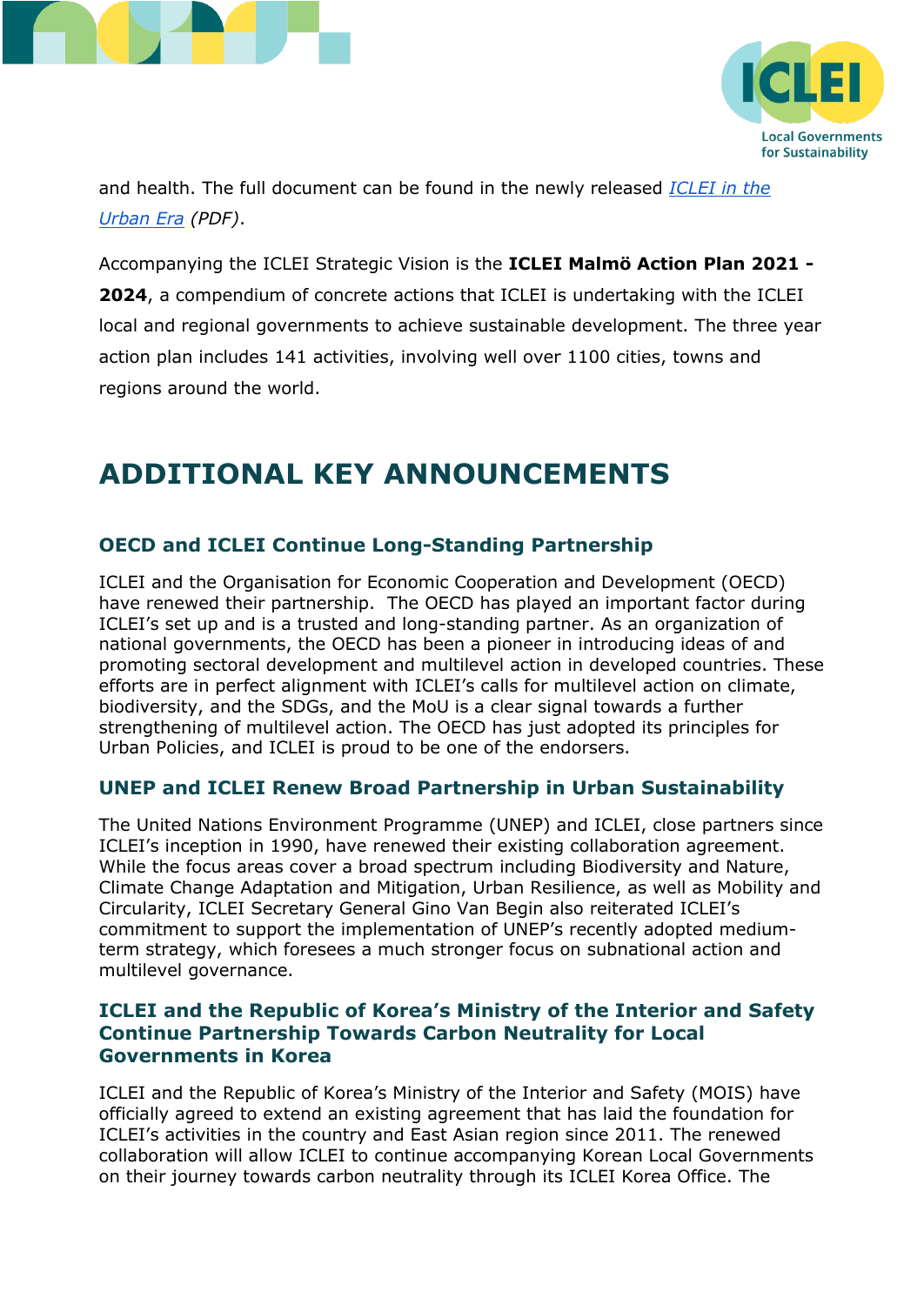



country itself is a global frontrunner, with 226 out of 228 local governments having declared a climate emergency in 2020, and around 100 of them committing to climate neutrality, which paved the way for Korea's national commitment to climate neutrality.

## **Taoyuan City Returns as Chair of ICLEI Ecologistics Community**

Taoyuan City and ICLEI will renew their partnership on the Ecologistics Community. Following a 2-year term (2020-2021), Taoyuan City will return as the Chair and Host until the end of 2022. As one of the major logistics hubs in the Asia-Pacific region, Taoyuan City is rolling out inspirational initiatives to test sustainable and smart logistics solutions. Together ICLEI and Taoyuan City aim to build a strong Community of cities worldwide able to accelerate knowledge exchange, showcase innovation and enable collective actions for a sustainable logistics future. <https://sustainablemobility.iclei.org/ecologistics-community/>

"We foresee the importance of the logistics industry in Taoyuan and other global cities through the post-pandemic era, and we hope to collaborate with more cities to lead urban logistics towards a more sustainable future," said Wen-Tsan Cheng, Mayor, Taoyuan City - Chair of the EcoLogistics Community.

# **VIRTUAL LAUNCH SESSIONS**

#### **Shaping Our Sustainable Urban Future for All**

Opening session 13 April 2021: 9:00-10:30 CEST. [Link to the session recording.](https://worldcongress.iclei.org/update/shaping-our-sustainable-urban-future-for-all/)

#### **Equitably Shaping Our Sustainable Urban Future**

Pathway focus: Equitable and People-centered Development 13 April 2021: 16:00-17:00 CEST. [Link to the session.](https://worldcongress.iclei.org/update/equitable-and-people-centered-development/)

#### **Following the Circular Development Pathway Towards Sustainable Cities**

Pathway focus: Circular Development 14 April 2021: 9:00-10:00 CEST. [Link to the session.](https://worldcongress.iclei.org/update/circular-development/)

#### **Engaging Cities and Regions in the Global Nature Agenda**

Pathway focus: Nature-based development 14 April 2021: 16:00-17:00 CEST. [Link to the session.](https://worldcongress.iclei.org/update/nature-based-development/)

#### **Resilient Development and Risk Management for a Sustainable Urban Future**

Pathway focus: Resilient Development 15 April 2021: 9:00-10:00 CEST. [Link to the session.](https://worldcongress.iclei.org/update/resilient-development/)

## **Towards Low Emission and Climate Neutral Development for a Sustainable Urban World**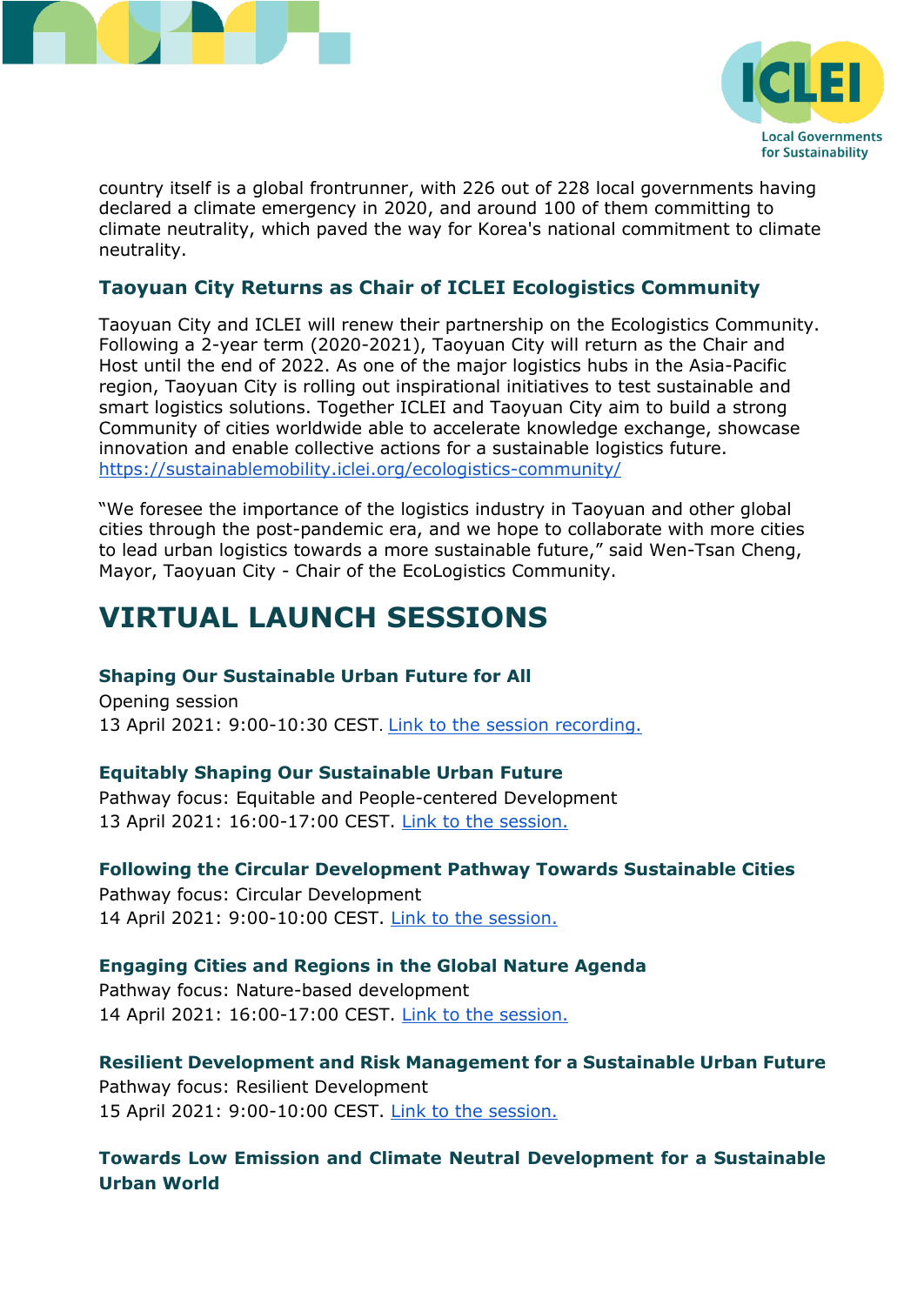



Pathway focus: Low Emission Development 15 April 2021: 16:00-17:00 CEST. [Link to the session.](https://worldcongress.iclei.org/update/low-emission-development/)

*-end-*

# **NOTE TO EDITORS**

## **About ICLEI World Congress 2021 – 2022**

ICLEI World Congress 2021-2022 is hosted by the City of Malmö and organized by ICLEI – Local Governments for Sustainability, the leading global network of more than 2500 cities, towns and regions committed to building a sustainable future.

For more information about the entire program for the ICLEI World Congress 2021 – 2022, please visit [https://worldcongress.iclei.org/.](https://worldcongress.iclei.org/)

Full event program for the Virtual Launch (13-15 April 2021) is available here: [https://worldcongress.iclei.org/updates/13-april/.](https://worldcongress.iclei.org/updates/13-april/) Video recordings of the Virtual Launch will be available after each session concludes.

#### **About ICLEI - Local Governments for Sustainability**

ICLEI – Local Governments for Sustainability (known as "ICLEI") is a global network working with more than 2500 local and regional governments committed to sustainable urban development. Active in 125+ countries, we influence sustainability policy and drive local action for low emission, nature-based, equitable, resilient and circular development. Our Members and team of experts work together through peer exchange, partnerships and capacity building to create systemic change for urban sustainability. For more information about ICLEI, please visit: [https://iclei.org/.](https://iclei.org/)

## **About the City of Malmö, Sweden**

An ICLEI Member since 1996, the City of Malmö is a climate-smart knowledge city, listed as the fourth most innovative in the world by OECD. Malmö is working actively for sustainability initiatives and is the first city in Sweden that has publicly announced the commitment to implement the UN SDGs.

With around 350,000 inhabitants, Malmö might be small in size, but big in ambition. The city has adopted a unique approach to sustainability, with environmental, financial and social effects all forming part of the equation. Everything that happens in Malmö is done with sustainability in mind. New climate-smart city districts are emerging, and old areas are being improved using new environmental technology.